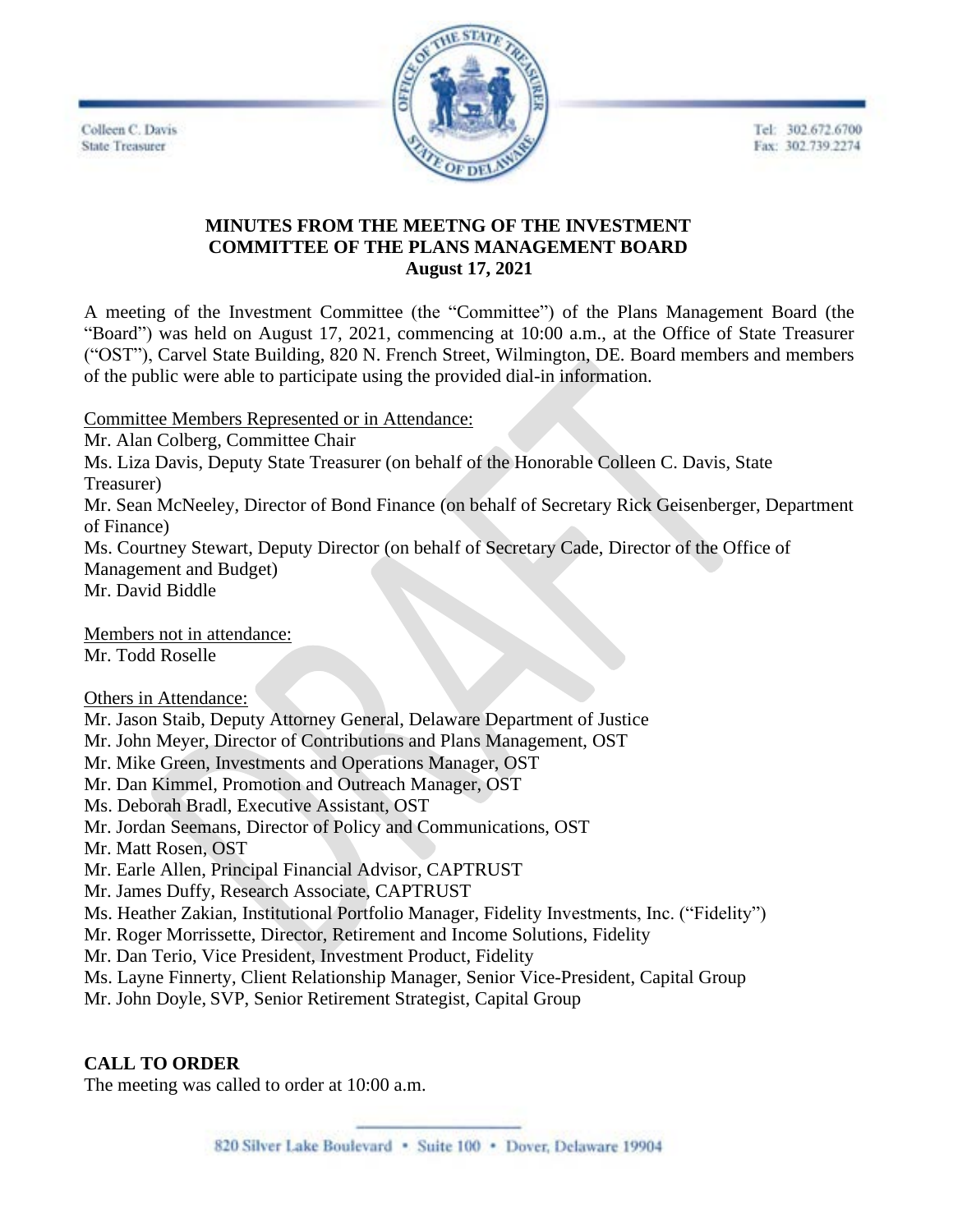#### **APPROVAL OF MINUTES A MOTION was made by Deputy Treasurer Davis and seconded by Mr. Biddle to approve the minutes from the Committee meeting on May 18, 2021. MOTION ADOPTED UNANIMOUSLY**

### **PRESENTATIONS**

#### *Investment Performance on Deferred Compensation Plans – CAPTRUST*

Mr. Allen reviewed the performance metrics for the three deferred compensation plans. As of June 30, 2021, assets in the plans totaled approximately \$1.16 billion, excluding assets held at legacy 403(b) vendors (valued at approximately \$315.1 million as of June 30, 2021), reflecting a quarterly increase of approximately \$97.6 million, a 9.2 percent change. Quarterly contributions were approximately \$15.9 million. Mr. Allen indicated that the average weighted expense ratio of the funds was 0.32 percent, which is .04 percent less than the average NAGDCA survey result of similar sized plans.

Mr. Allen reviewed the different tiers of funds within the plans. As of June 30, 2021, Tier 1 held approximately 72 percent of total assets (\$834.2 million). Tier 1 received nearly 72 percent (\$11.5 million) of all new contributions in the second quarter of 2021. Ninety-three percent of unique participants are invested in Tier 1 target date funds. As of June 30, 2021, Tier 2 held approximately 25 percent of total assets (\$288.9 million). Mr. Allen stated that Tier 2 received approximately 28 percent (\$4.5 million) of new contributions in the second quarter of 2021. The Tier 3 self-directed brokerage option held approximately three percent of total assets (\$35.8 million) as of June 30, 2021. Mr. Allen stated that 486 unique participants were investing through the brokerage window at the end of the second quarter of 2021, versus 418 as of December 31, 2020.

Mr. Colberg inquired about the average number of options that participants are invested in within Tier 2. Mr. Allen responded that he believed it was four but will verify that for the Committee.

Mr. Allen discussed investment highlights, noting that the Lazard International Equity R6 fund is being recommended to remain on watch due to continued underperformance versus the benchmark and category peer group. It is a value-oriented fund and has not performed as well as expected for the last few quarters in current market conditions and has failed to add value relative to the benchmark.

Mr. Duffy provided market commentary. Mr. Duffy stated that the second quarter saw strong growth due to increased consumer spending and corporate earnings, which have fueled stock market returns. Also, bonds were still positive for the second quarter but were negative year-to-date due to an increase in yields from the first quarter. Emerging markets grew slightly while real estate continues to do well due to rising yields. Mr. Duffy stated fixed income is optimistic for the 1-year and 10-year yields.

Mr. Duffy stated that the economy is seeing a strong but atypical recovery. Uncertainty surrounding inflation remains a concern, as do labor market challenges. The Federal Reserve believes inflation rates are transitory, which contrasts with the outlook among market participants.

Mr. Duffy reviewed the investment analysis. He stated that CAPTRUST is using the 3- and 5-year data for quantitative review and 10-year data for qualitative scoring. Mr. Duffy stated that Lazard International Equity fund had poor performance in 2016-2017 versus the benchmark and peer group and has continued to underperform. CAPTRUST recommends that the fund remain on Watch.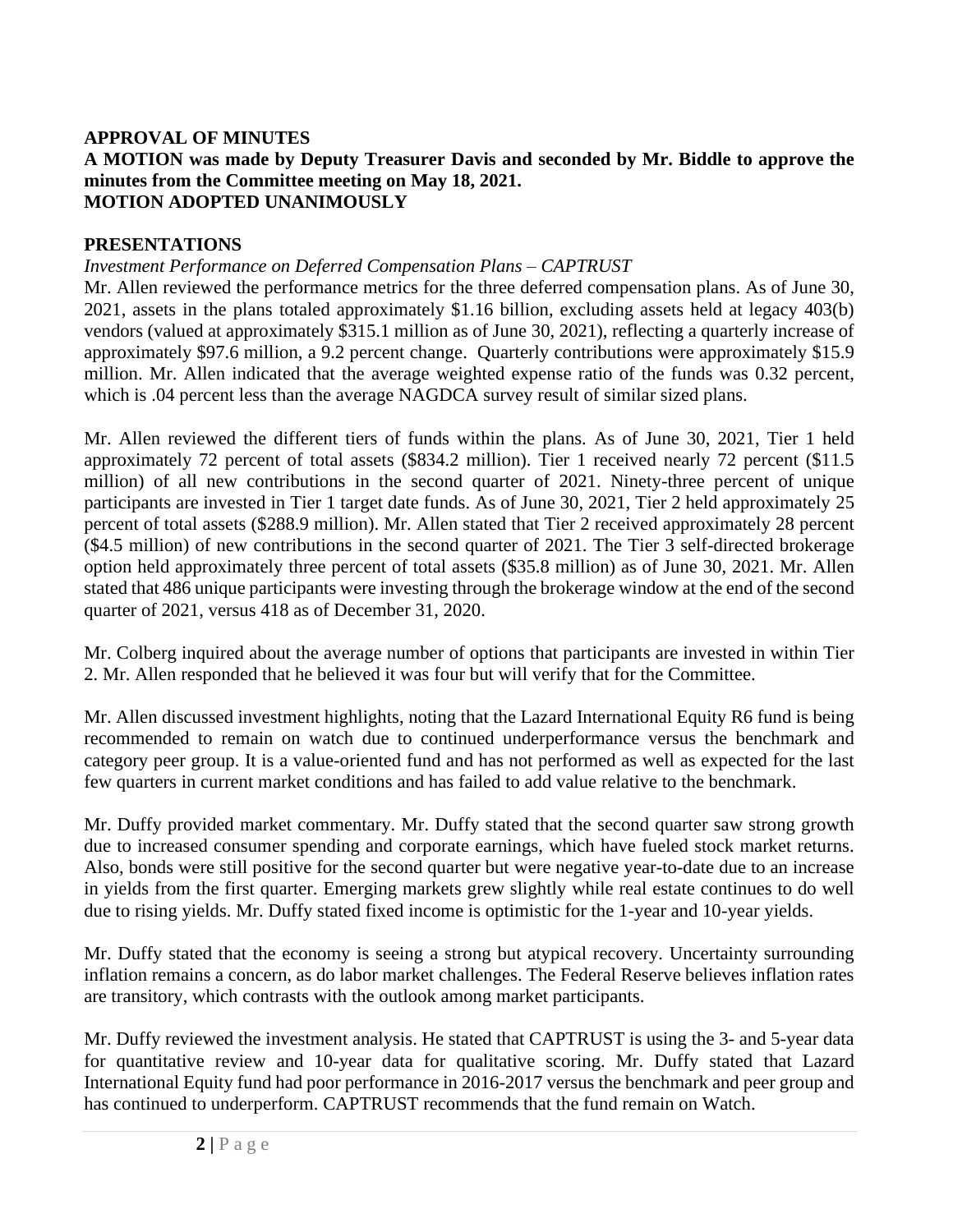# *Target Date Overview – Capital Group*

Ms. Finnerty provided an overview of Capital Group. Ms. Finnerty noted the seventy-two percent of Delaware's plan assets are in the target date fund series. She noted that as of December 31, 2020, Capital Group's performance generated the greatest amount of wealth relative to peers. Ms. Finnerty stated that Environmental, Social and Governance ("ESG") factors are integrated into investment options. She further stated that Capital Group had \$2.6 trillion in assets under management as of July 31, 2021. Fixed income was a key differentiator for the firm.

Mr. Doyle presented the target date fund overview. He stated that the S&P Target Date 2030 Index had a 6.19 percent excess return as of December 31, 2020. He stated that multiple managers mange the funds in the target date fund series. The goal is to build and preserve wealth. Capital Group has an objectivebased glide path that is aligned to participant goals. Mr. Doyle stated that target date funds are meant to be a retirement income vehicle. He stated that the underlying funds are meant to be flexible to adapt to changing market conditions. Mr. Doyle stated that American Funds Target Date Retirement Series historically has a greater 10-year upside and downside protection versus peers. Finally, Mr. Doyle stated that Capital Group has among the lowest fees for actively managed target date series, with an average expense ratio of .36 percent.

# *Investment Performance on College Investment Plan – CAPTRUST*

Mr. Duffy reviewed second-quarter plan performance for the 529 plan. Total plan assets as of June 30, 2021 were approximately \$767.4 million, a \$33.2 million increase over year-end 2020 (\$734.2 million). Approximately 72 percent of assets (\$554.5 million) are in the age-based option, with approximately 28 percent of assets (\$212.9 million) residing in static portfolios.

Mr. Duffy updated the Committee on the level of growth for the blend age-based option. This option holds \$8.2 million as of June 30, 2021, versus \$6.9 million at the end of 2020. Mr. Duffy stated that the active age-based category holds the majority of assets.

Mr. Duffy noted that all age-based options and all age bands outperformed their benchmarks for the quarter. Mr. Duffy reported that the active age-based option outperformed in 52 percent of its age-bands for the 1-year versus peers and performed the best (on average) out of the plan's age-based options on an absolute basis.

Strong first quarter performance was due to strong equity performance. Both index age-based and blend age-based options outperformed versus their benchmarks. The second quarter of 2021 saw strong performance across all age-based options.

Mr. Duffy reviewed three program changes that Fidelity is proposing. First, Fidelity is proposing to reduce the program management fees for the 529 active age-based offerings from twenty basis points to seventeen basis points. Second, Fidelity is adding a new sustainable investment strategy. This new strategy would be comprised of seventy percent equity and thirty percent fixed income that would invest that would invest in securities with high environmental, social, and governance (ESG) ratings. CAPTRUST will be meeting with Fidelity's ESG team over the next several quarters to fully explore their proprietary rating methodology, and how it compares to other widely used ESG rating groups (Sustainalytics, MSCI, Morningstar, etc.). CAPTRUST recommends that the Committee consider adding this investment strategy to the current lineup. The third change Fidelity is proposing is the